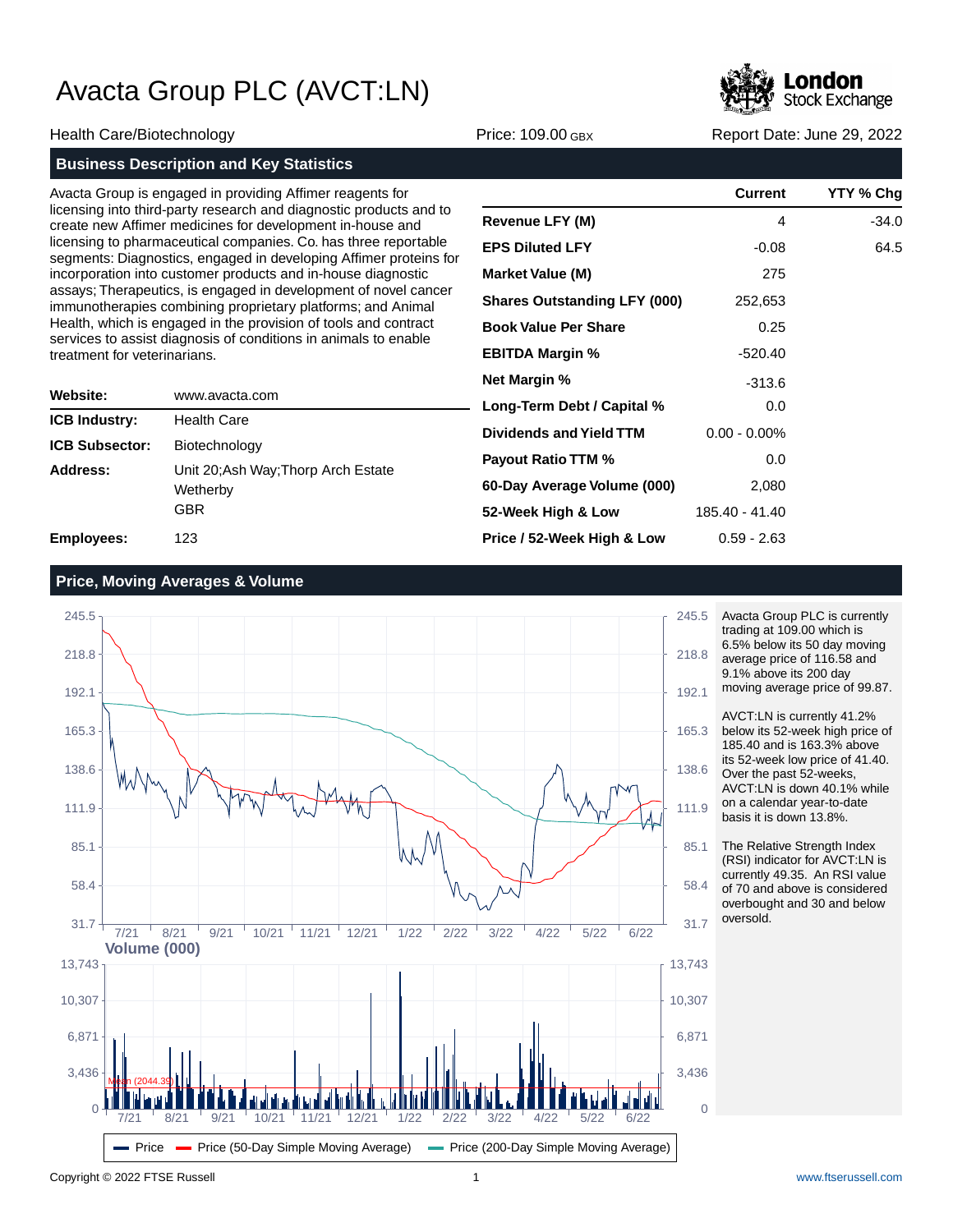

#### Health Care/Biotechnology **Price: 109.00 GBX** Report Date: June 29, 2022

## **Price Performance, Technical Indicators & Risk Metrics**

| <b>Price Performance</b> | % Change | <b>Difference</b><br><b>vs FTSE 350</b> | <b>Technical Indicators</b>          |        |
|--------------------------|----------|-----------------------------------------|--------------------------------------|--------|
| 1-Day $%$                | 9.00     | 9.37                                    | 50-Day Average Price                 | 116.58 |
| 1-Week %                 | 0.00     | $-2.79$                                 | Price / 50-Day Average               | 0.93   |
| 4-Week %                 | $-14.17$ | $-9.83$                                 | 200-Day Average Price                | 99.87  |
| 52-Week %                | $-40.11$ | $-39.35$                                | Price / 200-Day Average              | 1.09   |
| Quarter-to-Date %        | 47.30    | 51.17                                   | <b>RSI - Relative Strength Index</b> | 49.35  |
| Year-to-Date %           | $-13.77$ | $-9.64$                                 | <b>Risk Metrics</b>                  |        |
| Last Month %             | $-0.74$  | $-1.23$                                 | <b>Price Volatility</b>              | 11.77  |
| <b>Last Quarter %</b>    | -41.46   | -41.19                                  | <b>Sharpe Ratio</b>                  | 0.12   |
| Last Calendar Year %     | 10.88    |                                         | -3.48 Sortino Ratio                  | 0.56   |

## **5-Year Price Performance vs. FTSE 350**





**FTSE 350 Index Current: 0.99 CAGR: -0.1%**

Over the past five years, Avacta Group PLC's stock price is up 23.2% which is 23.7% above the FTSE 350 Index performance of -0.5% over the same period. Avacta Group PLC's cumulative annualized growth rate (CAGR) over the five year period has been 4.3% while that of the FTSE 350 Index has been -0.1%.

Over the past year, Avacta Group PLC's stock price performance of -40.1% has underperformed that of the FTSE 350 Index by 39.4%. On a year-to-date basis, Avacta Group PLC's stock price performance of -13.8% has underperformed the FTSE 350 Index by 9.6%.

Over the past week, Avacta Group PLC's stock price performance of 0.0% has underperformed that of the FTSE 350 Index by 2.8%.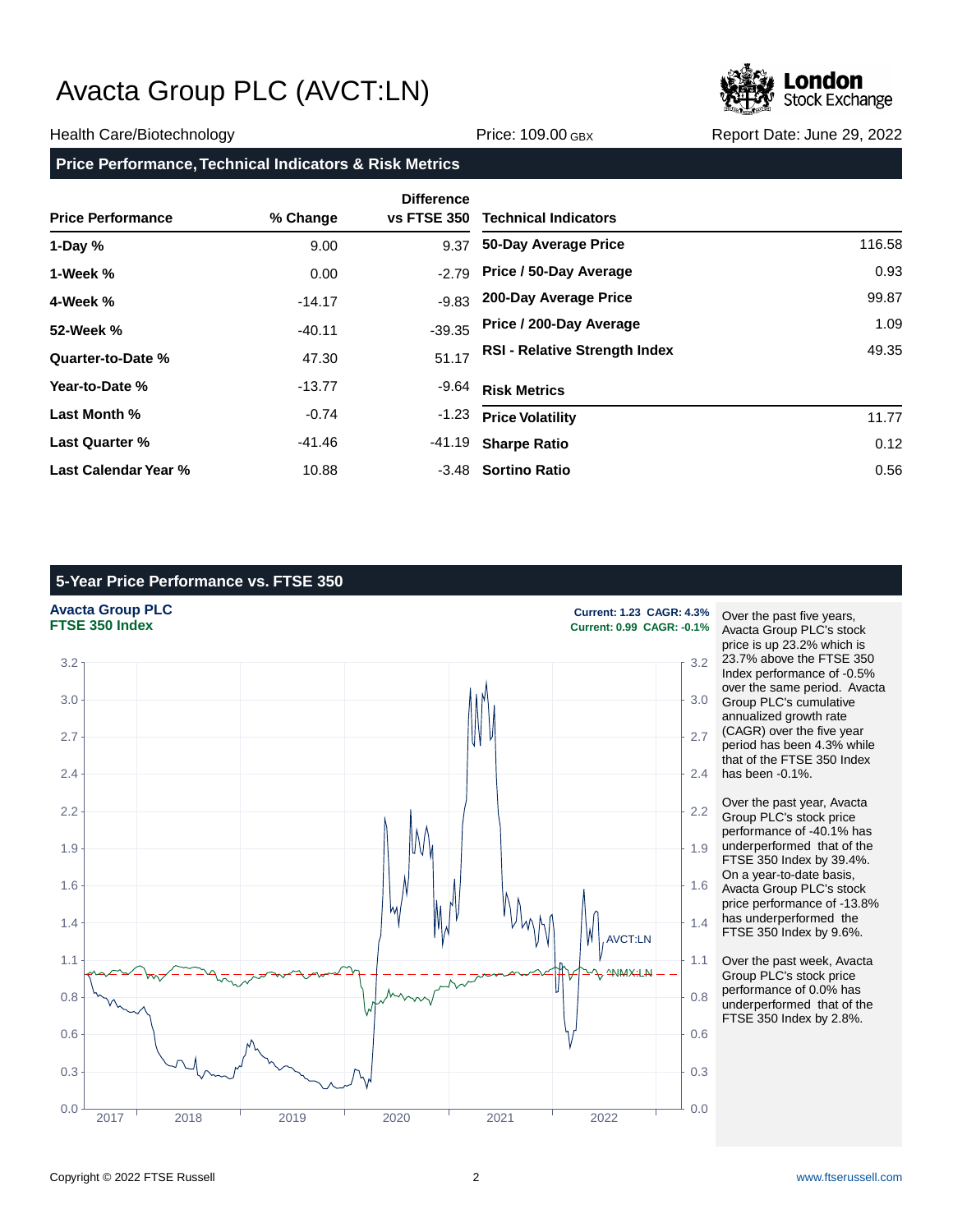

#### Health Care/Biotechnology **Price: 109.00 GBX** Report Date: June 29, 2022

#### **Growth and Profitability Metrics**

| <b>Historical Growth</b> | 3-Year  | 5-Year  | 10-Year Profitability        | <b>Current</b> | 5-Year<br>Average | 10-Year<br>Average |
|--------------------------|---------|---------|------------------------------|----------------|-------------------|--------------------|
| Revenues %               | 10.0    | 14.9    | 5.8 Gross Margin %           | 60.0           | 67.5              | 63.7               |
| Revenues Per Share %     | $-12.8$ | $-8.5$  | -16.6 <b>EBITDA Margin %</b> | $-520.4$       | $-291.8$          | $-178.7$           |
| <b>EBITDA %</b>          | $-43.5$ | $-48.9$ | -26.4 Pre-Tax Margin %       | $-581.0$       | $-364.0$          | $-236.0$           |
| <b>EPS Diluted %</b>     | 96.5    | 84.0    | 94.3 Net Margin %            | $-313.6$       | $-245.0$          | $-184.7$           |
| Free Cash Flow %         | $-4.0$  | $-1.4$  | 94.5 Return on Equity %      | $-48.9$        | $-36.5$           | $-24.5$            |
| Cash from Operations %   | $-35.9$ | $-33.4$ | -19.8 Return on Capital %    | $-35.2$        | $-32.6$           | $-22.1$            |
| <b>Book Value %</b>      | $-17.5$ | $-8.6$  | -9.9 Return on Assets %      | $-32.2$        | $-30.1$           | $-20.3$            |



Avacta Group PLC's cumulative annualized revenue growth rate over the charted period is 9.9%. This compares to cumulatative annualized growth of 10.0% over the past 3 years.

Avacta Group PLC's cumulative annualized EPS growth rate over the charted period is 0.0%. This compares to cumulatative annualized growth of 96.5% over the past 3 years.

Avacta Group PLC's net profit margin of -313.6% is 65.9% below the period's mean net margin of -247.7%. During the charted period, the observed net profit margin high and low were -174.0% and -330.2% respectively.



 $-338.0$   $-338.0$   $-338.0$   $-338.0$   $-338.0$   $-338.0$   $-338.0$   $-338.0$   $-338.0$ 

2017 2018 2019 2020 2021 2022

 $-280.7$   $-280.7$ 

 $-223.4$   $-223.4$   $-223.4$ 

-166.1  $\overline{1}$  -166.1  $\overline{1}$  -166.1  $\overline{1}$ 

Avacta Group PLC's return on equity of -48.9% is 11.0% below the period's mean return on equity of -37.9%. During the charted period, the observed ROE high and low were -16.6% and -64.9% respectively.

**Net Profit Margin %**

Mean (-247.73)

Current: -313.59 Median: -244.03 High: -173.96 Low: -330.18 CAGR: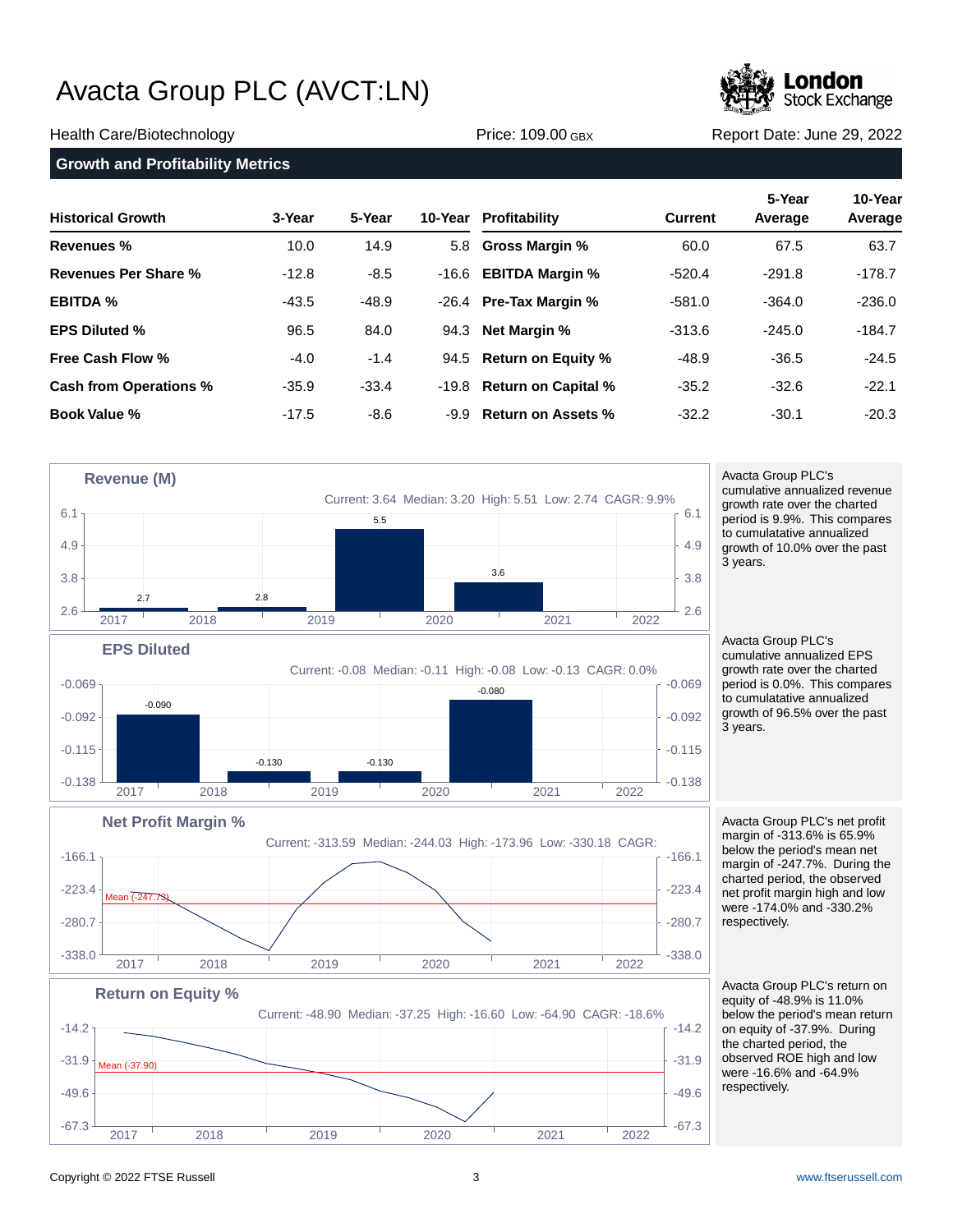

| Health Care/Biotechnology          |                |                         | <b>Price: 109.00 GBX</b> |                                  | Report Date: June 29, 2022 |                         |                          |
|------------------------------------|----------------|-------------------------|--------------------------|----------------------------------|----------------------------|-------------------------|--------------------------|
| <b>Valuation Metrics</b>           |                |                         |                          |                                  |                            |                         |                          |
|                                    | <b>Current</b> | 5-Year<br><b>Median</b> | 10-Year<br>Median        |                                  | <b>Current</b>             | 5-Year<br><b>Median</b> | 10-Year<br><b>Median</b> |
| <b>Price / EPS TTM</b>             | 99.9           | 99.0                    |                          | <b>Earnings Yield %</b>          | $-3.53$                    | $-30.31$                |                          |
| <b>Price / Sales</b>               | 40.8           | 17.6                    |                          | <b>Free Cash Flow Yield %</b>    | 0.00                       | 0.00                    |                          |
| <b>Price / Operating Cash Flow</b> | 99.9           | 99.9                    |                          | Dividend Yield %                 | 0.00                       | 0.00                    |                          |
| <b>Price / Book Value</b>          | 4.5            | 1.5                     |                          | <b>Enterprise Value / EBITDA</b> | 50.0                       | 50.0                    |                          |



99.90 times its EPS generated during the latest fiscal year. This multiple is equal to the historically observed median of 99.90, while high and low observations have been 99.90

Avacta Group PLC is trading at a Price to Sales ratio of 40.84 based on sales generated during the latest fiscal year. This ratio is above the historically observed median ratio of 17.57, while high and low observations have been

Avacta Group PLC is trading at a Price to Book ratio of 4.45 based on book value at the latest fiscal year end. This ratio is above the historically observed median of 1.51, while high and low observations have been 13.16

Avacta Group PLC has a Free Cash Flow Yield of 0.00% based on free cash flow generated during the latest fiscal year. This value is equal to the historically observed Free Cash Flow Yield of 0.00%, while high and low observations have been 0.00

2017 2018 2019 2020 2021 2022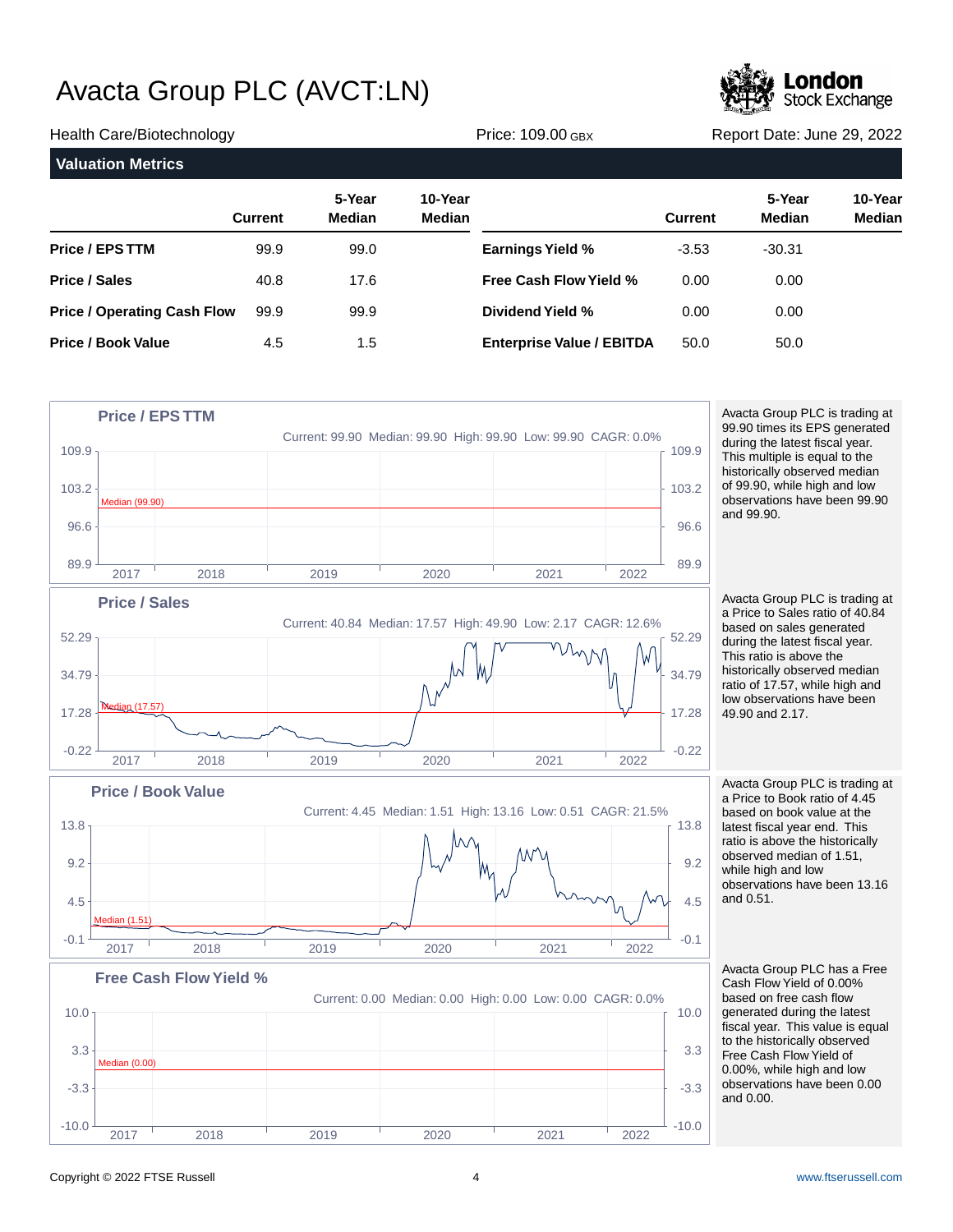

#### **ICB Subsector Peer Comparisons**









#### Health Care/Biotechnology **Price: 109.00 GBX** Report Date: June 29, 2022



### **Price / EPS TTM Price / Book Value**



### **EPS 5-Year Growth Rate % Revenue 5-Year Growth Rate %**

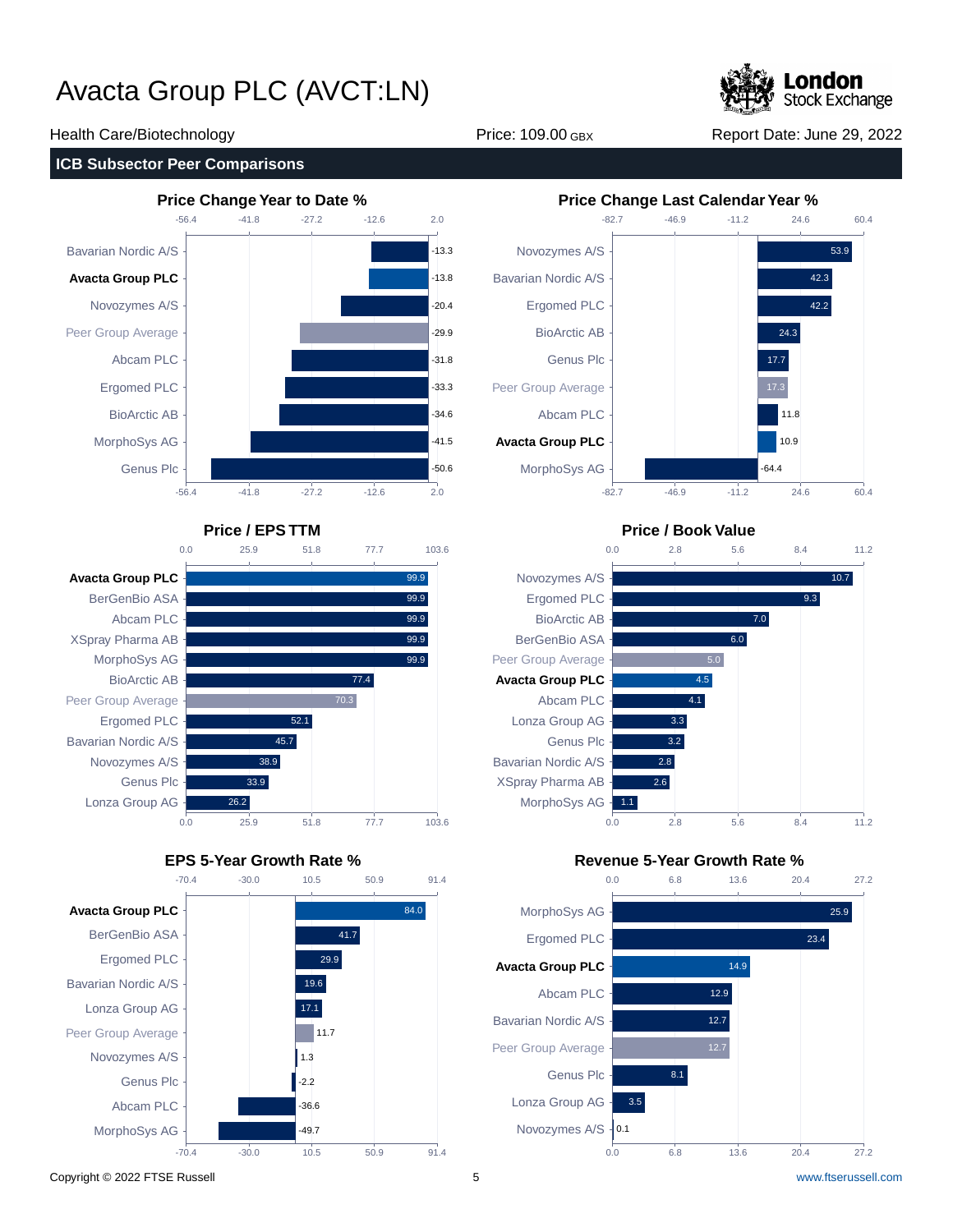

#### **Abbreviations:**

| <b>CAGR</b>   | - Cumulative annual growth rate.                                |
|---------------|-----------------------------------------------------------------|
| <b>EBIT</b>   | - Earnings before interest and taxes.                           |
| <b>EBITDA</b> | - Earnings before interest, taxes, depreciation & amortization. |
| <b>LFY</b>    | - Last fiscal year                                              |
| м             | - Million                                                       |
| <b>LON</b>    | - London Stock Exchange                                         |
|               |                                                                 |

#### **Definitions:**

**Market Value** - Weekly Price times latest Shares Outstanding times any applicable ADR factor.

**Revenue** - Sum of the last four quarters of Revenues.

**Revenue Per Share** - Sum of the last four quarters of Total Revenue divided by Weighted Average Shares Outstanding.

**Operating EPS LFY** - EPS excluding non-recurring, non-operating items, fiscal year aligned TTM value.

60-Day Average Volume (000) - The average of the last 60 daily volume values in thousands of shares.

**Price 52-Week High** - The high closing price from the last 52 weeks of daily closing prices.

**Price 52-Week Low** - The low closing price from the last 52 weeks of daily closing prices.

**Price / 52-Week High** - Latest price divided by the high price from the past 52 weeks of daily closing prices.

**Price / 52-Week Low** - Latest price divided by the low price from the past 52 weeks of daily closing prices.

**50-Day Average Price** - Mean of last 50 daily closing prices.

**200-Day Average Price** - Mean of last 200 daily closing prices.

Price / 50-Day Average Price - Latest closing price divided by mean of last 50 daily closing prices, as a percentage.

**Price / 200-Day Average Price** - Latest closing price divided by mean of last 200 daily closing prices, as a percentage.

Relative Strength Index - Relative Strength Index or RSI measures the magnitude of gains over a given time period against the magnitude of losses over that period. The equation is RSI = 100 - 100 / (1 + RS) where RS = (total gains / n) / (total losses / n) and n = number of RSI periods. In this item, 14 days is used and one year of daily prices are considered. A value of 30 or below may imply oversold and 70 or above may imply overbought.

**Price Volatility** - The standard deviation of the last 20 days of daily closing prices.

Sharpe Ratio - The 5 year average of the excess monthly return over the risk - free rate(1 - month T - bill) over the 5 year standard deviation of the same series.

**Sortino Ratio** - The same calculation as the Sharpe Ratio but with positive excess returns set to zero for the standard deviation denominator, so only negative volatility weighs in.

**Dividends Per Share TTM** - Sum of the last four quarters of Dividends Per Share.

Payout Ratio - Dividends Per Share TTM divided by Operating EPS TTM.

**Dividend Yield TTM %** - Sum of the last four quarter of Dividends Per Share divided by Weekly Price.

**EBITDA** - Sum of the last four quarters of EBITDA (Operating Income + Depreciation & Amortization).

**Free Cash Flow** - Sum of the last four quarters Net Cash from Operations minus Capital Expenditures (Purchase of Property, Plant & Equipment), from the Cash Flow Statement.

**Book Value Per Share** - Total Common Equity last quarter divided by Shares Outstanding last quarter.

**Gross Margin %** - Sum of the last four quarters Gross Profit divided by the sum of the last four quarters Revenues.

**EBITDA Margin %** - Sum of the last four quarters EBITDA divided by the sum of the last four quarters Revenues.

**Pre-Tax Margin %** - Sum of the last four quarters of Earnings Before Taxes divided by sum of the last four quarters Revenues.

**Net Profit Margin %** - Sum of the last four quarters of Operating EPS divided by sum of the last four quarters Revenues Per Share.

**Return on Equity %** - Sum of the last four quarters of Operating EPS divided by the average of the last four quarters Book Value.

**Return on Capital %** - Sum of the last four quarters of Operating EPS divided by the average of the last four quarters Total Capital Per Share.

**Return on Assets %** - Sum of the last four quarters of Operating EPS divided by the average of the last four quarters Total Assets Per Share.

**Price / EPS TTM** - Weekly Price divided by the sum of the last four quarters of Operating EPS (capped at 99.9).

**Price / Sales** - Weekly Price divided by Revenues Per Share TTM.

**Price / Book Value** - Weekly Price divided by Book Value Per Share last quarter. Book Value Per Share is Total Common Equity last quarter divided by Shares Outstanding last quarter (capped at 49.9).

**Free Cash Flow Yield %** - Free Cash Flow Per Share TTM divided by Weekly Price.

Enterprise Value - Market Value plus Total Debt last year plus Preferred Equity last year minus Cash & Cash Equivalents last year.

**Enterprise Value / Sales** - Enterprise Value divided by the sum of the last four quarters of Revenue.

**Enterprise Value / EBITDA** - Enterprise Value divided by EBITDA TTM.

**Enterprise Value / EBIT** - Enterprise Value divided by trailing four quarters of Operating Income.

Enterprise Value / Free Cash Flow- Enterprise Value divided by the sum of the last four quarters of Free Cash Flow.

**Russell 1000 Index** - The largest 1,000 stocks by market cap, the index comprehensively covers the US large cap universe.

EPS 5-Year Growth Rate % is capped at 999.9%.

Revenue 5-Year Growth Rate % is capped at 999.9%.



Health Care/Biotechnology **Price: 109.00 GBX** Report Date: June 29, 2022